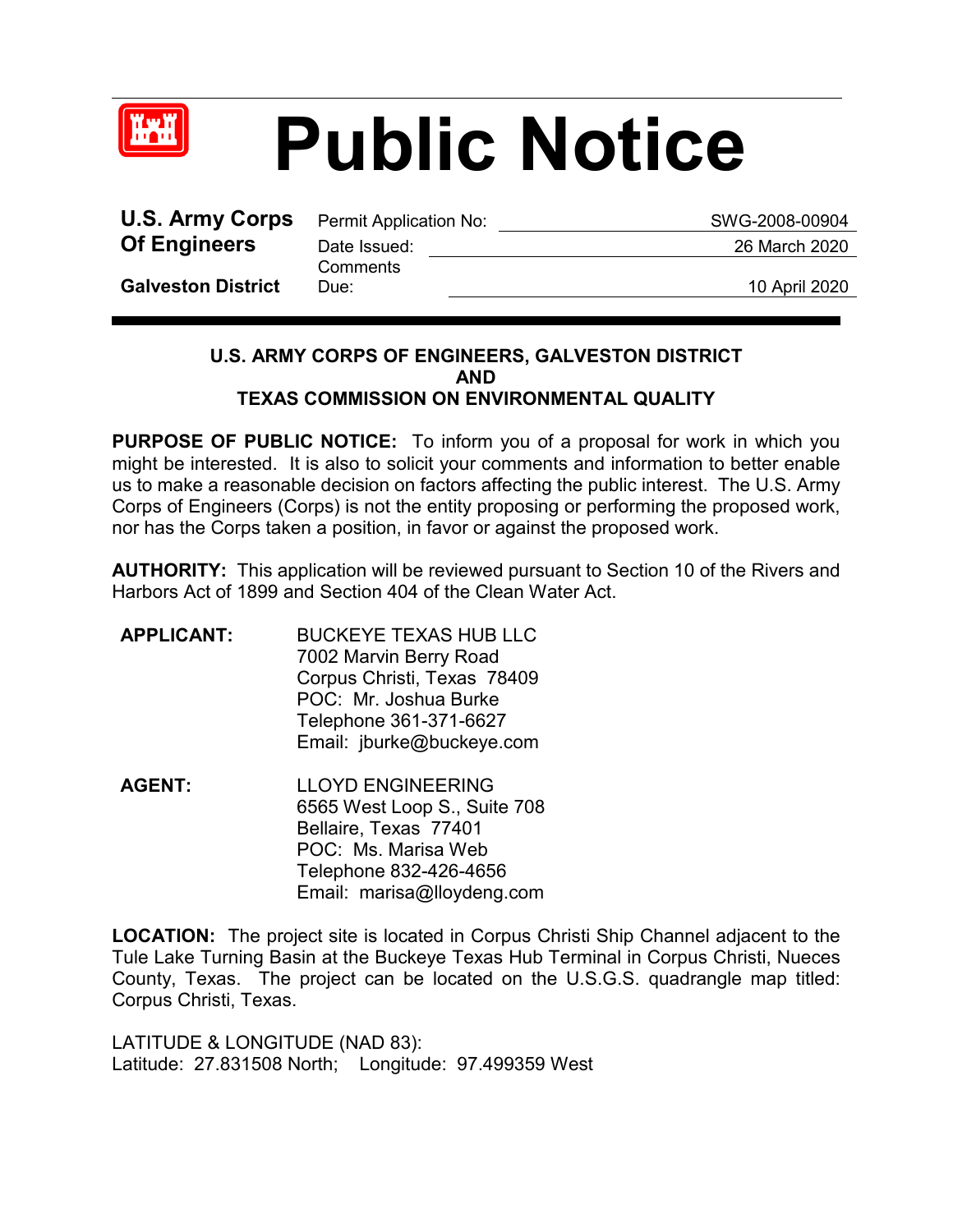**PROJECT DESCRIPTION:** The applicant proposes to maintenance dredge Texas Hub Terminal for 10 years and perform bed leveling activities between dredging events. Approximately 30,000 cubic yards of material would be dredged with a conventional hydraulic cutterhead dredge and/or mechanical clamshell dredge to a currently authorized depth of -47 feet mean lower low water. Bed levelling will be conducted using a drag bar or other appropriate technology to reduce irregularities in the bathymetry of the basin. Bed leveling will start at the Corpus Christi Ship Channel and work south towards the toe of the slope at the bulkhead of the Texas Hub Terminal. All material affected by the bed leveling will remain within the Texas Hub Terminal boundary. Dredge material will be placed in any of the following locations: Suntide DMPA, Tule Lake, Placement Area 4, Southshore DMPA Cell A, B, and C, Rincon B West, Rincon, Herbie Mauer, Placement Area 1, DMPA No. 14, DMPA No. 13, BU No. 6, Good Hope DMPA, Buckeye Dagger Island DMPA Cell A1 and Cell A2, Pelican Island DMP No, 7 and No. 8, DMPA No. 10, and DMPA No. 9.

**AVOIDANCE AND MINIMIZATION:** The applicant has stated that they have avoided and minimized the environmental impacts by remaining within the project site that does not contain special aquatic sites. A hydraulic cutterhead dredge is anticipated to be mainly used for the removal of material. Studies have shown that cutterhead dredging produces less turbidity at the construction site than other conventional dredges. Dredges will use BMPs, controlling cutterhead speed, swing speed, and depth of cut, maintaining efficient dredging operations to reduce on-site turbidity during construction. Bed leveling will be conducted working from the channel towards the docks, thereby reducing disturbed sediment in the water column and minimizing offsite migration of suspended sediment. Bed leveling using a drag bar will minimize suspended sediment by conducting the activity at sediment level and reducing occurrence of bringing sediment to the surface through the water column.

**MITIGATION:** Mitigation will not be proposed for this project.

**CURRENT SITE CONDITIONS**: The project site is an existing ship basin adjacent to the Corpus Christi Ship Channel that experiences heavy vessel traffic. The project site has been dredged in the past and does not contain any special aquatic sites.

**NOTES:** This public notice is being issued based on information furnished by the applicant. This project information has not been verified by the Corps. The applicant's plans are enclosed in 4 sheets.

A preliminary review of this application indicates that an Environmental Impact Statement (EIS) is not required. Since permit assessment is a continuing process, this preliminary determination of EIS requirement will be changed if data or information brought forth in the coordination process is of a significant nature.

Our evaluation will also follow the guidelines published by the U.S. Environmental Protection Agency pursuant to Section 404 (b)(1) of the Clean Water Act (CWA).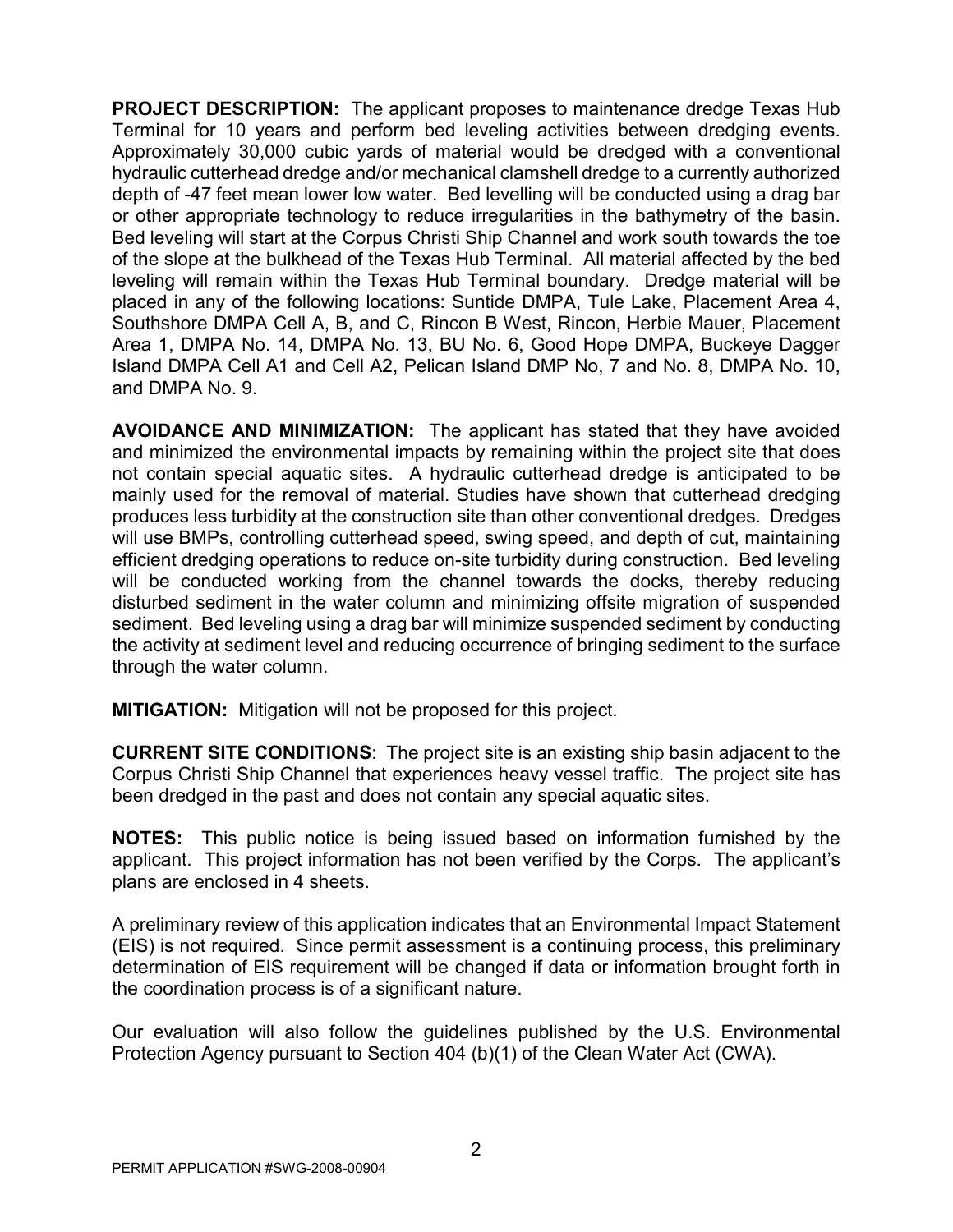## **OTHER AGENCY AUTHORIZATIONS:**

Consistency with the State of Texas Coastal Management Plan is required. The applicant has stated that the proposed activity complies with Texas' approved Coastal Management Program goals and policies and will be conducted in a manner consistent with said program.

This project would result in a direct impact of greater than three acres of waters of the state or 1500 linear feet of streams (or a combination of the two is above the threshold), and as such would not fulfill Tier I criteria for the project. Therefore, Texas Commission on Environmental Quality (TCEQ) certification is required. Concurrent with Corps processing of this application, the TCEQ is reviewing this application under Section 401 of the CWA and in accordance with Title 30, Texas Administrative Code Section 279.1- 13 to determine if the work would comply with State water quality standards. By virtue of an agreement between the Corps and the TCEQ, this public notice is also issued for the purpose of advising all known interested persons that there is pending before the TCEQ a decision on water quality certification under such act. Any comments concerning this application may be submitted to the Texas Commission on Environmental Quality, 401 Coordinator, MSC-150, P.O. Box 13087, Austin, Texas 78711-3087. The public comment period extends 30 days from the date of publication of this notice. A copy of the public notice with a description of work is made available for review in the TCEQ's Austin office. The complete application may be reviewed in the Corps office listed in this public notice. The TCEQ may conduct a public meeting to consider all comments concerning water quality if requested in writing. A request for a public meeting must contain the following information: the name, mailing address, application number, or other recognizable reference to the application; a brief description of the interest of the requester, or of persons represented by the requester; and a brief description of how the application, if granted, would adversely affect such interest.

**NATIONAL REGISTER OF HISTORIC PLACES:** The staff archaeologist has reviewed the latest published version of the National Register of Historic Places, lists of properties determined eligible, and other sources of information. The following is current knowledge of the presence or absence of historic properties and the effects of the undertaking upon these properties: The permit area has been so extensively impacted by previous dredging and industrial development that there is no potential for historic properties to exist within the permit area. Therefore, the proposed project has no potential to effect historic properties.

**THREATENED AND ENDANGERED SPECIES:** Preliminary indications are that no known threatened and/or endangered species or their critical habitat will be affected by the proposed work.

**ESSENTIAL FISH HABITAT:** This notice initiates the Essential Fish Habitat consultation requirements of the Magnuson-Stevens Fishery Conservation and Management Act. Our initial determination is that the proposed action would not have a substantial adverse impact on Essential Fish Habitat or federally managed fisheries in the Gulf of Mexico.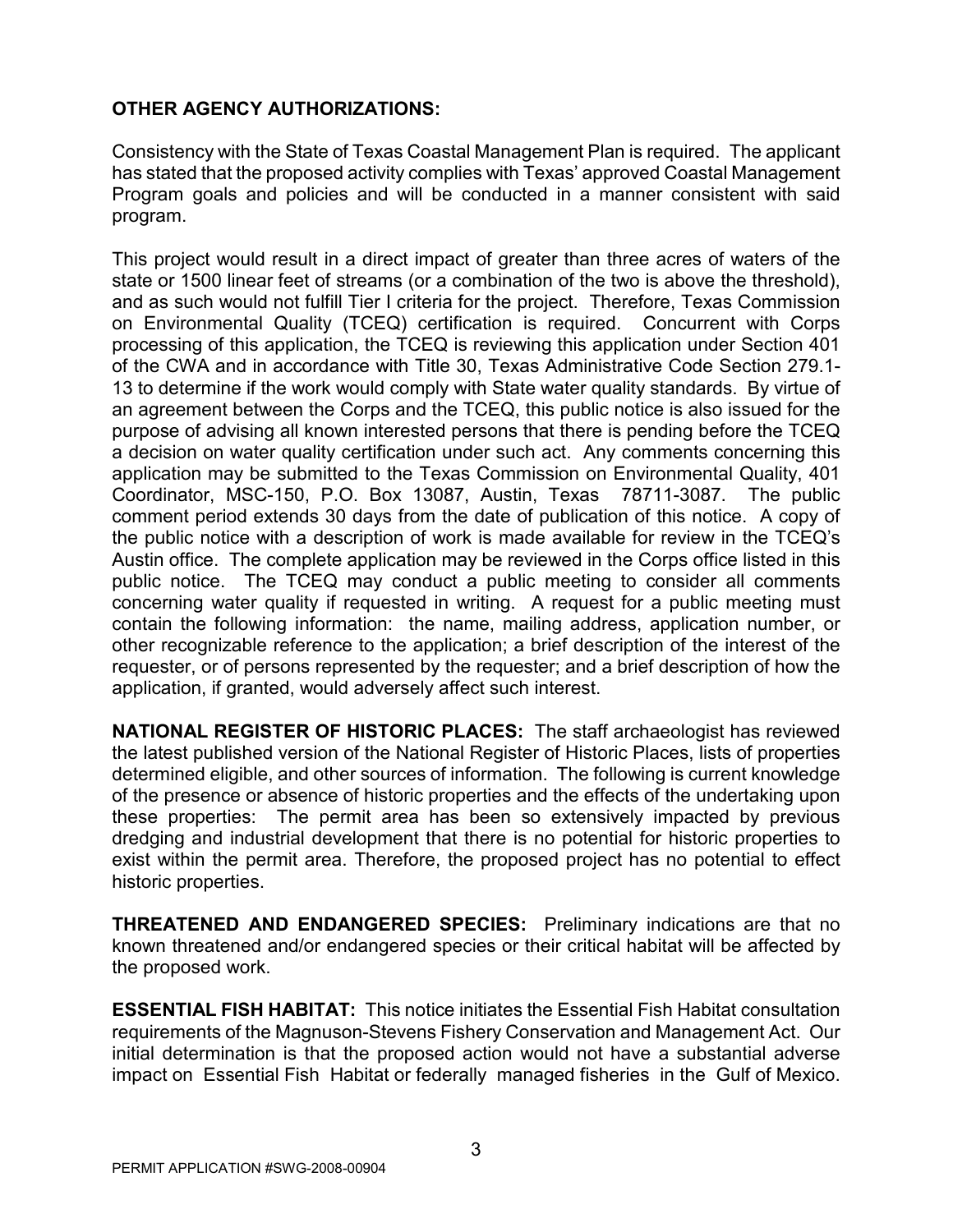Our final determination relative to project impacts and the need for mitigation measures is subject to review by and coordination with the National Marine Fisheries Service.

**PUBLIC INTEREST REVIEW FACTORS:** This application will be reviewed in accordance with 33 CFR 320-332, the Regulatory Programs of the Corps of Engineers, and other pertinent laws, regulations and executive orders. The decision whether to issue a permit will be based on an evaluation of the probable impacts, including cumulative impacts, of the proposed activity on the public interest. That decision will reflect the national concern for both protection and utilization of important resources. The benefits, which reasonably may be expected to accrue from the proposal, must be balanced against its reasonably foreseeable detriments. All factors, which may be relevant to the proposal, will be considered: among those are conservation, economics, aesthetics, general environmental concerns, wetlands, historic properties, fish and wildlife values, flood hazards, floodplain values, land use, navigation, shore erosion and accretion, recreation, water supply and conservation, water quality, energy needs, safety, food and fiber production, mineral needs and, in general, the needs and welfare of the people.

**SOLICITATION OF COMMENTS:** The Corps of Engineers is soliciting comments from the public, Federal, State, and local agencies and officials, Indian tribes, and other interested parties in order to consider and evaluate the impacts of this proposed activity. Any comments received will be considered by the Corps of Engineers to determine whether to issue, modify, condition or deny a permit for this proposal. To make this decision, comments are used to assess impacts on endangered species, historic properties, water quality, general environmental effects, and the other public interest factors listed above. Comments are used in the preparation of an Environmental Impact Assessment and/or an Environmental Impact Statement pursuant to the National Environmental Policy Act. Comments are also used to determine the need for a public hearing and to determine the overall public interest of the proposed activity.

This public notice is being distributed to all known interested persons in order to assist in developing facts upon which a decision by the Corps of Engineers may be based. For accuracy and completeness of the record, all data in support of or in opposition to the proposed work should be submitted in writing setting forth sufficient detail to furnish a clear understanding of the reasons for support or opposition.

**PUBLIC HEARING:** The purpose of a public hearing is to solicit additional information to assist in the evaluation of the proposed project. Prior to the close of the comment period, any person may make a written request for a public hearing, setting forth the particular reasons for the request. The District Engineer will determine if the reasons identified for holding a public hearing are sufficient to warrant that a public hearing be held. If a public hearing is warranted, all known interested persons will be notified of the time, date, and location.

**CLOSE OF COMMENT PERIOD:** All comments pertaining to this Public Notice must reach this office on or before **10 April 2020**. Extensions of the comment period may be granted for valid reasons provided a written request is received by the limiting date. **If no comments are received by that date, it will be considered that there are no**